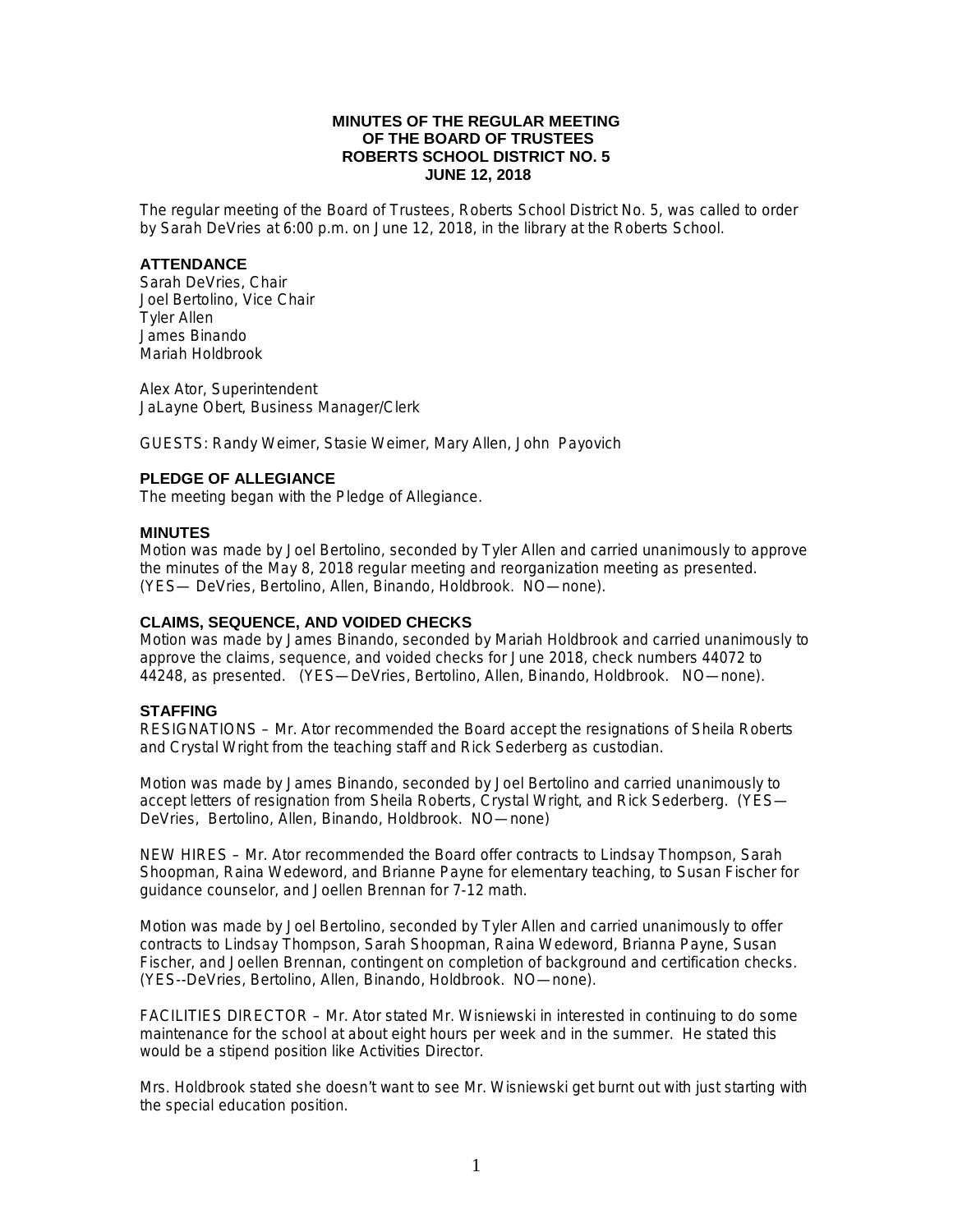Motion was made by Mr. Bertolino, seconded by Mariah Holdbrook and carried to hire Peter Wisniewski as Facilities Director as a stipend position with Mr. Ator monitoring to see he isn't overburdened. (YES—DeVries, Bertolino, Allen, Holdbrook. NO—Binando).

Mr. Ator stated the custodial positions and paraprofessional position are still open and being advertised.

RENEWAL OF CONTRACTS – Mr. Ator recommended the renewal of contracts for Nancy Langager as Executive Assistant and JaLayne Obert as Business Manager/Clerk.

Motion was made by Joel Bertolino, seconded by James Binando and carried unanimously to renew contracts for Nancy Langager, Executive Assistant, and JaLayne Obert, Business Manager/Clerk. (YES—DeVries, Bertolino, Allen, Binando, Holdbrook. NO—none).

Mr. Ator recommended renewal of contracts for classified staff Robert DeVries, Jeff Krook, Joanne Stark, Lynette Burgan, Erin Koch, and Candy Harvison.

Motion was made by Joel Bertolino, seconded by Mariah Holdbrook and carried unanimously to approve renewal of contracts for classified staff Robert DeVries, Jeff Krook, Joanne Stark, Lynette Burgan, Erin Koch, and Candy Harvison. (YES—DeVries, Bertolino, Allen, Binando, Holdbrook. NO—none).

.EXTENDED CONTRACTS – Motion was made by Tyler Allen, seconded by Joel Bertolino and carried to approve an extended contract for Bill Harvison as FFA Advisor. (YES—DeVries, Bertolino, Allen, Holdbrook. NO—Binando.)

COACHING CONTRACTS – Ms. DeVries called for an executive session at 6:50 p.m. stating the next item concerns an individual and it is her determination that the privacy rights of the individual supersede the merits of public disclosure. She returned the meeting to regular session at 7:24 p.m.

Ms. DeVries stated she is tabling the renewal of coaching contracts until the next meeting to allow time for the nepotism notice to be posted.

#### **NEW BUSINESS**

ADMINISTRATIVE NEGOTIATIONS – Mr. Ator reported administrative negotiations were settled with a 2.5% raise in each of the next two years and a Monday through Thursday work schedule for the clerk with the ability to work from home if needed on Friday. He recommended the negotiations be approved as presented.

Motion was made by Joel Bertolino, seconded by Mariah Holdbrook and carried unanimously to approve administrative negotiations as presented. (YES—DeVries, Bertolino, Allen, Binando, Holdbrook. NO—none).

SUPERINTENDENT NEGOTIATIONS – Mr. Ator stated he is requesting contract renewal for the 2019-2020 school year with a 2.5% increase in salary and one additional personal leave day.

Mr. Bertolino stated he is ready to consider this tonight.

Mr. Allen asked that the item be tabled until the next meeting to give him time to answer some phone calls.

Ms. DeVries stated at the request of a Board member, superintendent negotiations will be tabled until the next meeting.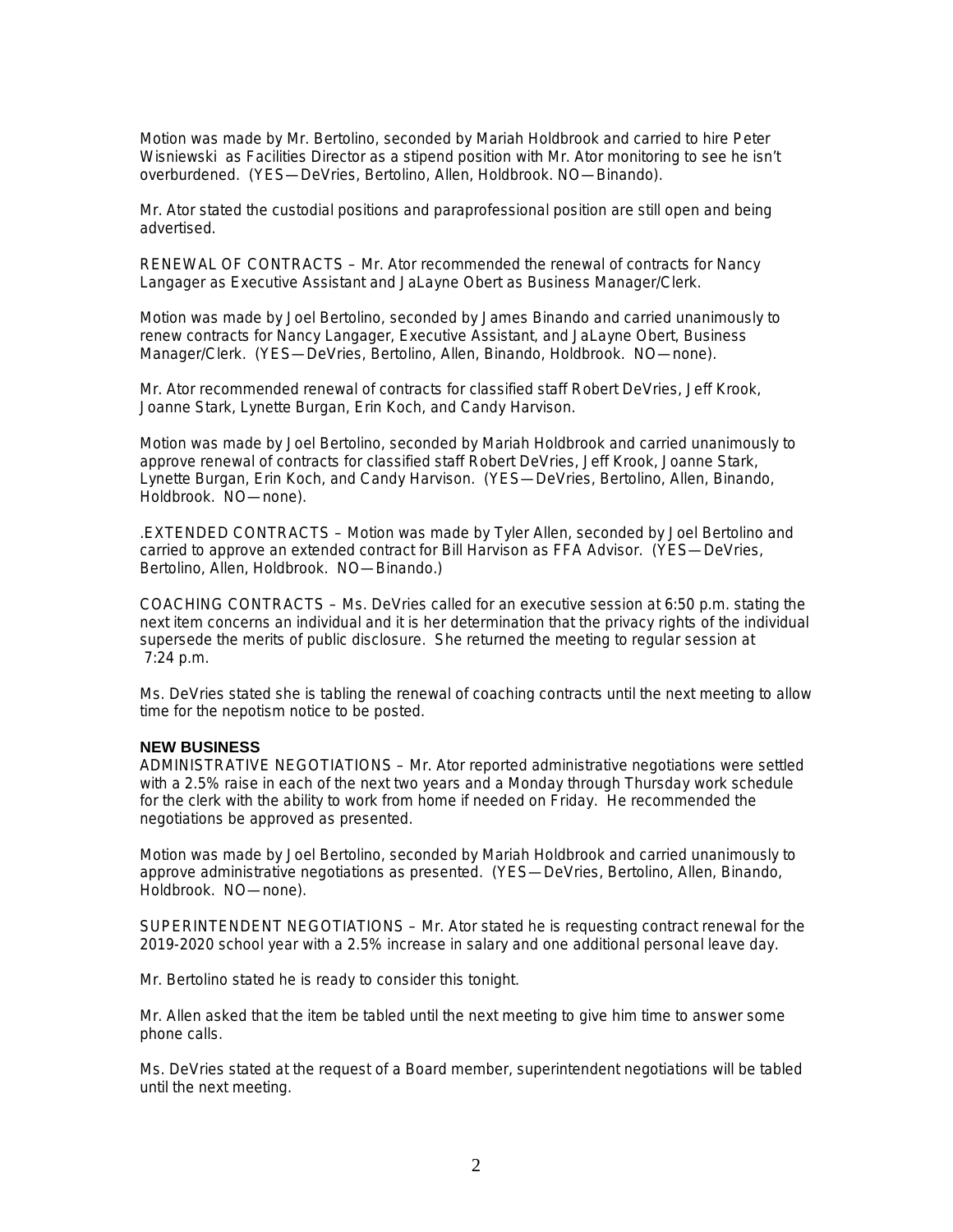CLASSIFIED NEGOTIATIONS – Mr. Ator stated an agreement has been reached in negotiations with the classified with a 2.5% salary increase in each of the next two years and a one-time \$1.00 per hour increase in the hourly rate for activity bus drivers. He recommended the negotiations be approved as presented.

Motion was made by Joel Bertolino, seconded by Tyler Allen and carried unanimously to approve negotiations with classified staff as presented. (YES—DeVries, Bertolino, Allen, Binando, Holdbrook. NO—none).

# **OLD BUSINESS**

SPRING ORDERS – Mr. Ator presented a listing of items totaling \$33401.94 to be purchased with General Fund year-end money. Items included the following:

| Hanson Chemical (custodial)     | \$15020.73 |
|---------------------------------|------------|
| Red Rock (athletics)            | \$5500.00  |
| Peterson Office (copiers)       | \$5020.00  |
| Office 360 (copy paper)         | \$1184.00  |
| Cafeteria (various)             | \$1091.00  |
| MCE (computer bags)             | \$765.00   |
| Vo-Ag (shop supplies)           | \$1721.21  |
| Kubota (servicing, accessories) | \$ 3100.00 |

Mr. Ator reviewed the expenditures totaling \$28,029.50 be paid through the Building Reserve Fund and \$78,376.40 through the literacy grant. He recommended the expenditures be approved as presented.

Motion was made by Joel Bertolino, seconded by Mariah Holdbrook and carried unanimously to approve expenditures as outlined by the superintendent totaling \$33,401.94 from the General Fund, \$28,029.50 from the Building Reserve Fund, and \$78,376.40 from the literacy grant. (YES—DeVries, Bertolino, Allen, Binando, Holdbrook. NO—none).

## **RECESS**

Ms. DeVries called for a recess at 7:56 p.m. and returned the meeting to regular session at 8:02 p.m.

## **SUPERINTENDENT REPORT**

NHS UPDATE – Mr. Ator stated a formal complaint was filed by a district parent with National Honor Society and he has spoken to their representative about addressing the complaint. He stated it is the advice from National Honor Society to pay the dues for the high school to once again be a member and update our bylaws so we are current.

SUPERINTENDENT SCHEDULE – Mr. Ator stated he will be in Helena at the MASS Delegate Assembly on June 14-15, at MBI June 18-19, attending the Class C conference on June20, and on vacation from July 9-27, 2018.

# **ADJOURNMENT**

Ms. DeVries called for adjournment at 8:22 p.m.

Board Chair **District Clerk** 

\_\_\_\_\_\_\_\_\_\_\_\_\_\_\_\_\_\_\_\_\_\_\_\_\_\_\_\_\_\_\_\_\_\_ \_\_\_\_\_\_\_\_\_\_\_\_\_\_\_\_\_\_\_\_\_\_\_\_\_\_\_\_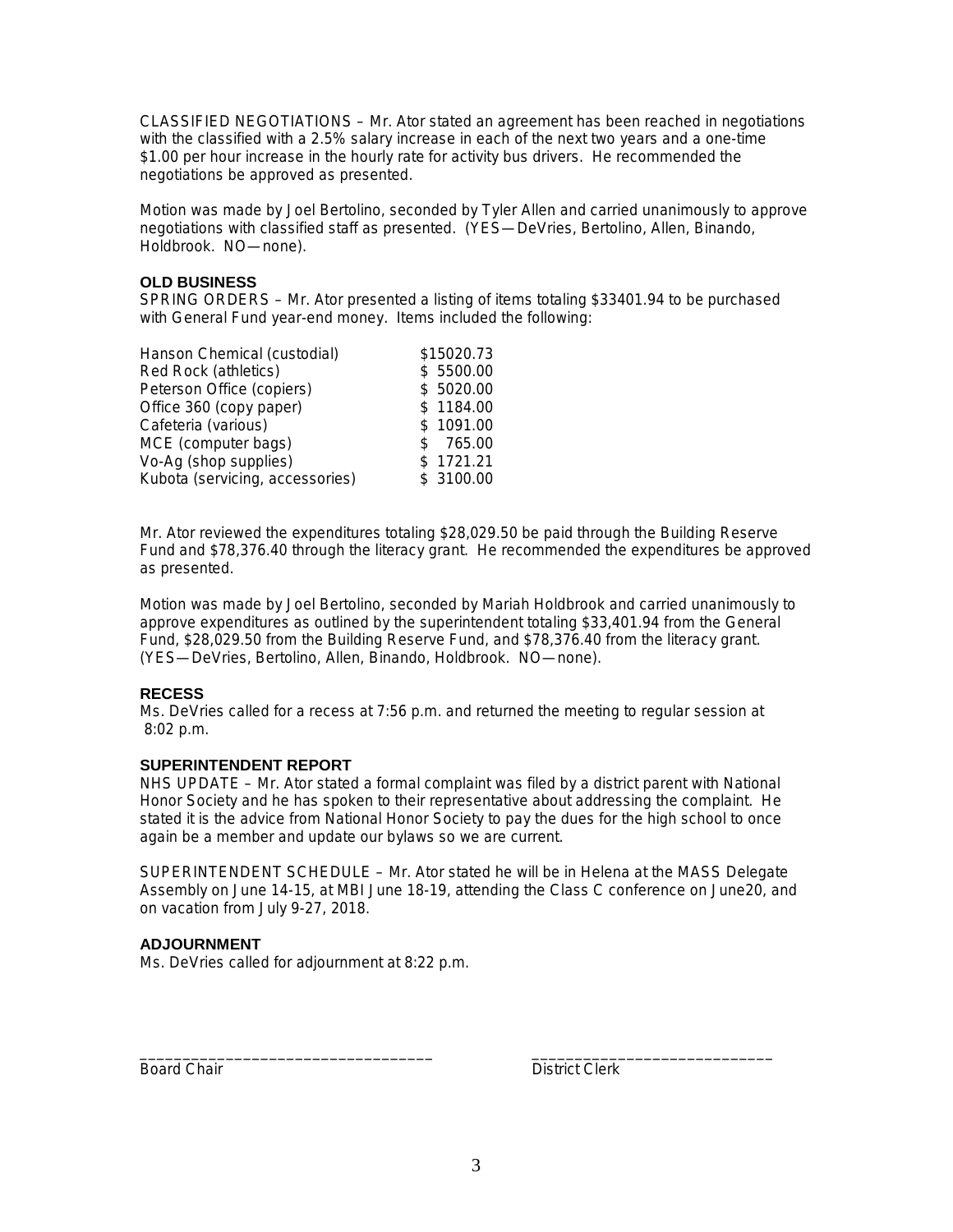## **MINUTES OF THE SPECIAL MEETING OF THE BOARD OF TRUSTEES ROBERTS SCHOOL DISTRICT NO. 5 JUNE 28, 2018**

The special meeting of the Board of Trustees, Roberts School District No. 5, was called to order by Sarah DeVries at 6:00 p.m. on June 28, 2018, in the library at the Roberts School.

## **ATTENDANCE**

Sarah DeVries, Chair Joel Bertolino, Vice Chair Tyler Allen James Binando Mariah Holdbrook

Alex Ator, Superintendent JaLayne Obert, Business Manager/Clerk

GUESTS: Mary Allen

#### **PLEDGE OF ALLEGIANCE**

The meeting began with the Pledge of Allegiance.

### **REVIEW AND APPROVAL OF CLAIMS, SEQUENCES AND VOIDED CHECKS**

Motion was made by Joel Bertolino, seconded by Mariah Holdbrook and carried unanimously to approve the claims, sequences, and voided checks for warrants 44249 to 44275. (YES— DeVries, Bertolino, Allen, Binando, Holdbrook. NO—none).

### **STAFFING**

NEW HIRES – Mr. Ator stated custodial positions, bus driver, and paraprofessional positions are all being advertised.

Mr. Ator stated Mary Hyvonen has applied for a part-time custodial position for 25 hours a week and he recommended hiring her on a temporary basis from July 5 to August 17 at \$11.00 per hour for 25 hours per week.

Motion was made by Mariah Holdbrook, seconded by Tyler Allen and carried unanimously to hire Mary Hyvonen on a temporary basis from July 5 to August 17 for the custodial position for 25 hours per week at \$11.00 per hour. (YES—DeVries, Bertolino, Allen, Binando, Holdbrook. NO—none).

Mr. Ator stated there have been some inquiries into the bus driver position but no applications yet.

RENEWAL OF COACHING CONTRACTS – Mr. Ator stated there has been a change in the coaching list for high school girls' basketball with Sarah Shoopman interested in the head coaching position and possibly Tessie Kosel as the assistant.

Mr. Ator stated the stipends for Pep Band, BPA, and FFA come with the caveat that if the teacher gets an extra prep period, the stipend is not given.

Motion was made by Joel Bertolino, seconded by Tyler Allen and carried unanimously to approve contracts for Julie Jones (Pep Band), Brian Frank (BPA), and Bill Harvison (FFA) as listed in the agenda material. (YES—DeVries, Bertolino, Allen, Binando, Holdbrook. NOI—none).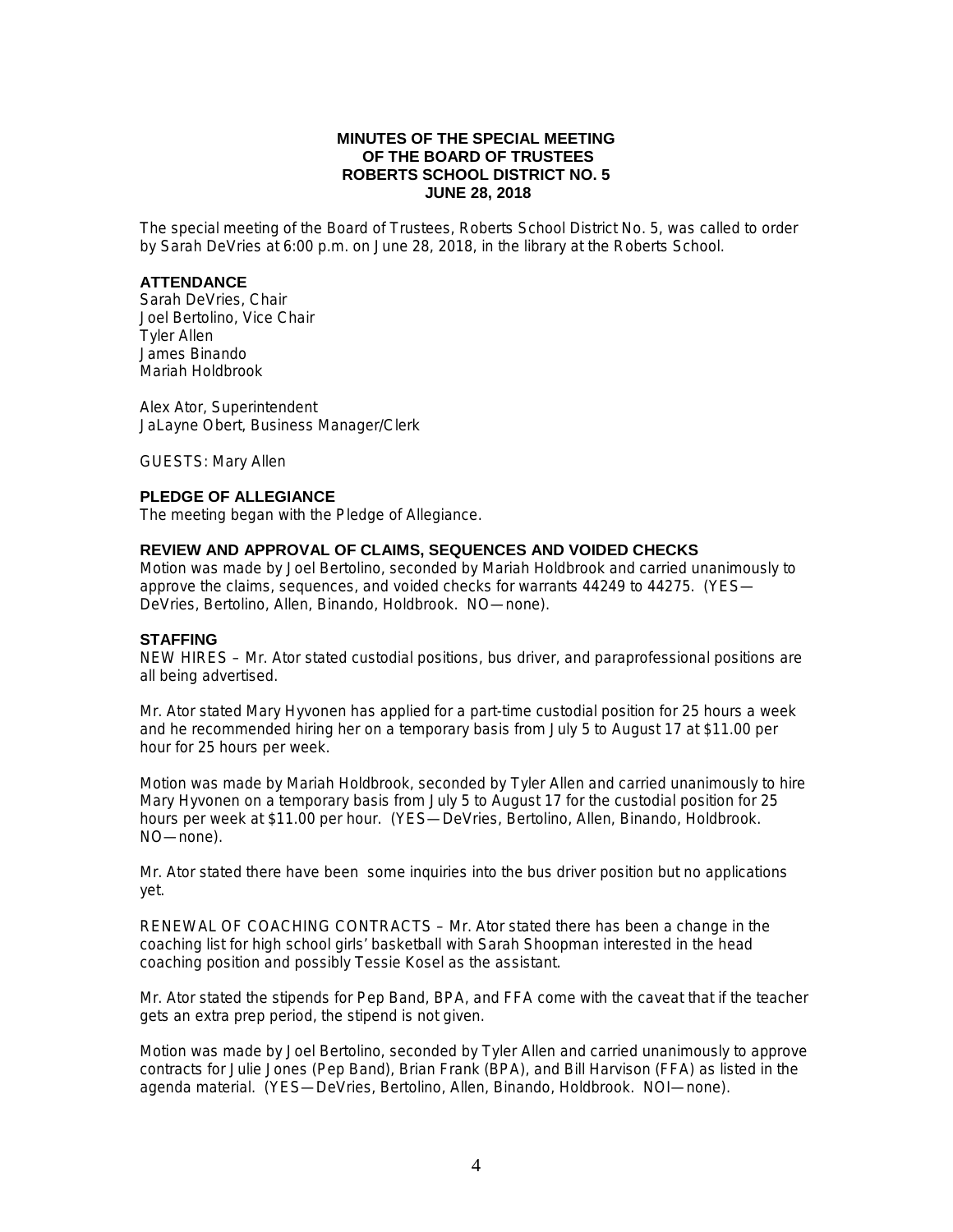Motion was made by Joel Bertolino, seconded by Mariah Holdbrook and carried to approve contracts for the following:

| James Sigl           | <b>Athletic Director</b>                                   |
|----------------------|------------------------------------------------------------|
| Jene' Reinhardt      | Cross Country, Head Track                                  |
| Jackie Ronning       | JH Head Volleyball                                         |
| John Payovich        | Head High School Boys Basketball                           |
| Alex Ator            | Asst. High School Boys Basketball, Head JH Boys Basketball |
| <b>Bill Harvison</b> | Asst. JH Boys Basketball                                   |
| George Nelson        | Asst. Track                                                |
| Sarah Shoopman       | <b>Head HS Girls Basketball</b>                            |

(YES—DeVries, Bertolino, Allen, Holdbrook. NO—Binando).

Motion was made by Tyler Allen, seconded by Mariah Holdbrook and carried to approve contracts for Melissa Bertolino for Head HS Volleyball and Tessie Kosel as Asst. HS Volleyball and Asst. HS Girls' basketball. (YES—DeVries, Allen, Binando, Holdbrook. NO—none. Abstained— Bertolino (conflict of interest)).

Motion was made by Mariah Holdbrook, seconded by Joel Bertolino and carried to approve the contract for Lindy Allen as Asst. JH Volleyball. (YES—DeVries, Bertolino, Binando, Holdbrook. NO—none. Abstained – Allen (conflict of interest)).

## **NEW BUSINESS**

RATIFY CLASSIFIED NEGOTIATIONS AND CONTRACTS – Motion was made by Joel Bertolino, seconded by Tyler Allen and carried unanimously to ratify the negotiations and contracts for the classified staff. (YES—DeVries, Bertolino, Allen, Binando, Holdbrook. NO none).

RATIFY ADMINISTRATIVE NEGOTIATIONS -- Motion was made by Joel Bertolino, seconded by Mariah Holdbrook and carried unanimously to ratify negotiations and contracts for the administrative staff. (YES--DeVries, Bertolino, Allen, Binando, Holdbrook. NO—none).

## **OLD BUSINESS**

SPRING ORDERS – Mr. Ator stated the spring orders were covered with approval of the warrant list.

SUPERINTENDENT NEGOTIATIONS – Motion was made by Joel Bertolino, seconded by Mariah Holdbrook and carried to approve the 2019-2020 contract with Alex Ator as presented with a 2.5% salary increase and one day increase in personal days. (YES—DeVries, Bertolino, Allen, Holdbrook. NO—Binando).

## **SUPERINTENDENT REPORT**

MAPS DATA REVIEW – Mr. Ator reviewed testing data compiled from MAPS testing.

SUPERINTENDENT SCHEDULE – Mr. Ator reported he will be on vacation from July 9-26 and will be attending an administrative conference in Helena July 30 to August 1.

MCLP – Mr. Ator stated the leadership team for the literacy grant postponed purchasing new social studies curriculum for now. He stated a selection process for RTI-MTSS (additional academic support) needs to be put together by August as well as a professional development action plan and a preschool interest survey.